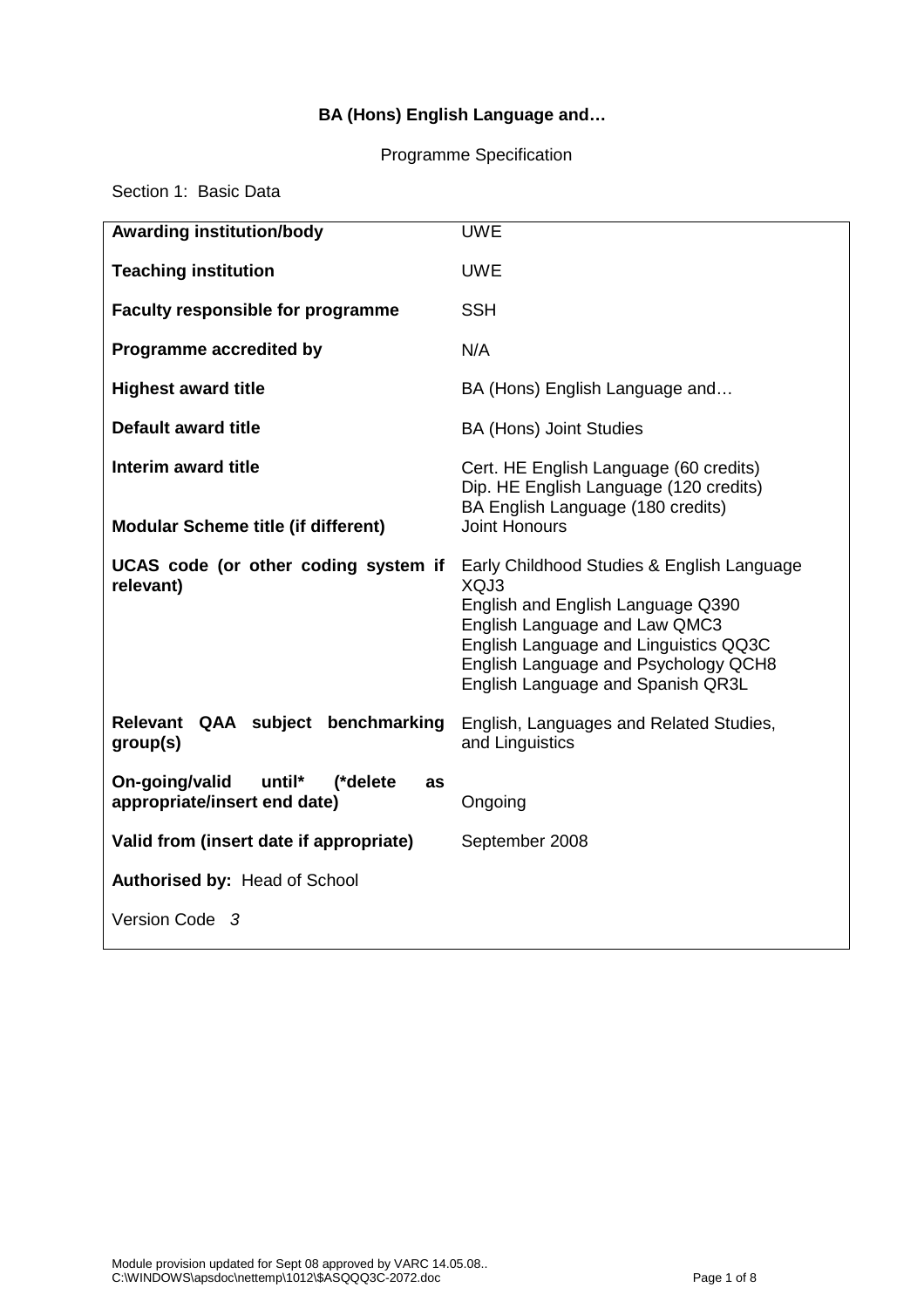# **Section 2: Educational aims of the programme**

To equip students with knowledge and understanding of

- the English language in its own right, including variations across the globe, its use in texts and representation in dictionaries and its grammar and phonology (explicit knowledge of language: defining principle of LRS benchmark statement). Here, the field of Linguistics is drawn upon in order to deepen understanding of the language.
- the English language as a gateway to related thematic studies such as English in the modern world and Intercultural communication (intercultural awareness and understanding: defining principle of LRS benchmark statement).
- the relevance in this context of teaching English to speakers of other languages and the practical application of principles and methods to the English teaching environment.

In addition, the programme aims to develop

**Section 3: Learning outcomes of the programme**

- appropriate linguistic tools and metalanguage to describe and analyse the main features of the English language. The ability to use language creatively and precisely for a range of purposes and audiences is also developed in Genres, styles and registers.
- generic intellectual skills notably those of analysis, synthesis, evaluation and coherent presentation – in self-directed graduates possessing a high degree of literacy and English language awareness.
- key transferable skills emphasising self-motivation and self-reliance, co-operative interpersonal relations, information management, analysis, communication and critique.

| The award route provides opportunities for students to develop and demonstrate knowledge<br>and understanding, qualities, skills and other attributes in the following areas:                                                                                                                                                                                                                             |                                                                                                                                                                                                                                                                                                                                                                                                                                                                                                                                                                                                                                                                                                                                                  |  |  |
|-----------------------------------------------------------------------------------------------------------------------------------------------------------------------------------------------------------------------------------------------------------------------------------------------------------------------------------------------------------------------------------------------------------|--------------------------------------------------------------------------------------------------------------------------------------------------------------------------------------------------------------------------------------------------------------------------------------------------------------------------------------------------------------------------------------------------------------------------------------------------------------------------------------------------------------------------------------------------------------------------------------------------------------------------------------------------------------------------------------------------------------------------------------------------|--|--|
| A. Knowledge and understanding                                                                                                                                                                                                                                                                                                                                                                            |                                                                                                                                                                                                                                                                                                                                                                                                                                                                                                                                                                                                                                                                                                                                                  |  |  |
| Learning outcomes                                                                                                                                                                                                                                                                                                                                                                                         | Teaching, Learning and Assessment<br><b>Strategies</b>                                                                                                                                                                                                                                                                                                                                                                                                                                                                                                                                                                                                                                                                                           |  |  |
| A. Knowledge and understanding of:                                                                                                                                                                                                                                                                                                                                                                        | Teaching/learning methods and<br>strategies                                                                                                                                                                                                                                                                                                                                                                                                                                                                                                                                                                                                                                                                                                      |  |  |
| 1. How English is currently used throughout<br>the world and how it changes under<br>different influences.<br>2. The structure and function of different text<br>types in English.<br>3. What constitutes culture and how it affects<br>communication.<br>4. Different approaches to the teaching and<br>learning of English language.<br>5. Relevant research methods to a specific<br>research project. | Acquisition of 1 is through the study of<br>English in the modern world at level one.<br>Acquisition of 2 is through the study of Text<br>linguistics and Advanced text linguistics at<br>levels one and three; Genres, styles and<br>registers and lexicology at level two; and<br>Critical discourse analysis at level three.<br>Acquisition of 3 is through the study of<br>Intercultural communication and introduction<br>to TESOL at level two.<br>Acquisition of 4 is through the study of<br>Intercultural communication and introduction<br>to TESOL at level two and TESOL at level<br>three.<br>Acquisition of 5 is through the undertaking of<br>the Linguistics project at level three.<br>Throughout, the learner is encouraged to |  |  |

Module provision updated for Sept 08 approved by VARC 14.05.08.. C:\WINDOWS\apsdoc\nettemp\1012\\$ASQQQ3C-2072.doc Page 2 of 8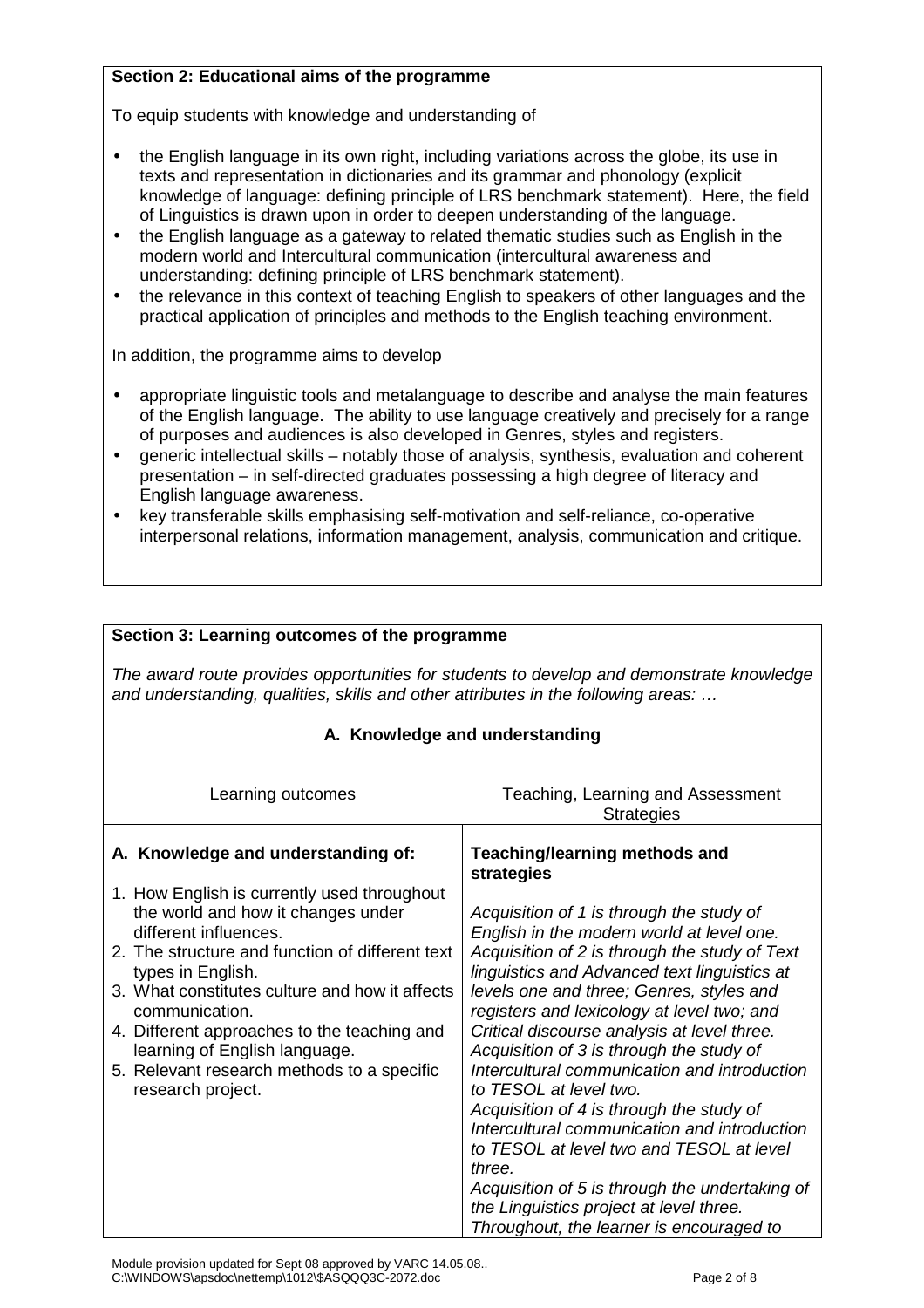|  | undertake independent study and to<br>participate in group or individual projects,<br>assignments and oral presentations in class. |
|--|------------------------------------------------------------------------------------------------------------------------------------|
|--|------------------------------------------------------------------------------------------------------------------------------------|

## **B Intellectual Skills**

| <b>B</b> Intellectual Skills                                                                                                                                                                                                                                                                                                                                                                                                                                                                                                                                                                                                                                                                            | <b>Teaching/learning</b><br>methods<br>and<br>strategies                                                                                                                                                                                                                                                                                                                                                                                                                                                                                                                                                                                       |
|---------------------------------------------------------------------------------------------------------------------------------------------------------------------------------------------------------------------------------------------------------------------------------------------------------------------------------------------------------------------------------------------------------------------------------------------------------------------------------------------------------------------------------------------------------------------------------------------------------------------------------------------------------------------------------------------------------|------------------------------------------------------------------------------------------------------------------------------------------------------------------------------------------------------------------------------------------------------------------------------------------------------------------------------------------------------------------------------------------------------------------------------------------------------------------------------------------------------------------------------------------------------------------------------------------------------------------------------------------------|
| 1. An understanding of the relationship<br>between data and theory, and the role of<br>hypotheses in testing theories.<br>2. The ability to extract and synthesise key<br>information from the literature and to<br>interpret layers of meaning within texts.<br>3. An understanding of issues and problems<br>in the field of TESOL and various fields of<br>Linguistics.<br>4. The ability to engage in analytical and<br>critical thinking and to present ideas within<br>the structured framework of a reasoned<br>argument.<br>5. The ability to plan and carry out a piece of<br>research, either individually or as a<br>member of a group.<br>6. The ability to use IT skills appropriately for | This is part of the training for the<br>1.<br>Linguistics project.<br>2/3/4. These skills are practised and<br>understandings developed in written<br>coursework and oral presentations<br>throughout the degree.<br>This is practised through the project<br>5.<br>module, but is also developed in oral<br>presentations and written assignments<br>(Intercultural communication and<br>introduction to TESOL; TESOL).<br>Specific software for the analysis of texts<br>6.<br>may be introduced to students<br>undertaking the Linguistics project. More<br>general IT packages such as Word and<br>Powerpoint are used in various modules. |
| retrieving information, analysing data and<br>writing reports or assignments.                                                                                                                                                                                                                                                                                                                                                                                                                                                                                                                                                                                                                           | Students develop library skills while<br>preparing oral presentations and written<br>assignments.                                                                                                                                                                                                                                                                                                                                                                                                                                                                                                                                              |

# **C Subject, Professional and Practical Skills**

| <b>C Subject/Professional/Practical Skills</b>                                                                                                                                                         | <b>Teaching/learning</b><br>methods<br>and<br>strategies                                                                                                                         |
|--------------------------------------------------------------------------------------------------------------------------------------------------------------------------------------------------------|----------------------------------------------------------------------------------------------------------------------------------------------------------------------------------|
| 1. Critically judging and evaluating the<br>English language in specific modes,<br>genres and contexts.                                                                                                | These skills are developed and practised<br>through analytical and problem-solving tasks                                                                                         |
| 1. Acquiring complex information of diverse<br>kinds, from a variety of sources (library,<br>www, CD-roms, corpora, learners of<br>English, discussion with peers).                                    | based on a variety of sources for formal and<br>informal assignments, presentations in<br>seminars, exams and through the planning<br>and completion of the Linguistics project. |
| 2. The ability to use and present material<br>clearly, and to reason and argue<br>effectively, both orally and in writing, using<br>the appropriate register and style and with<br>proper referencing. |                                                                                                                                                                                  |
| 3. Considering the ethical issues involved in<br>data collection, storage and usage.                                                                                                                   |                                                                                                                                                                                  |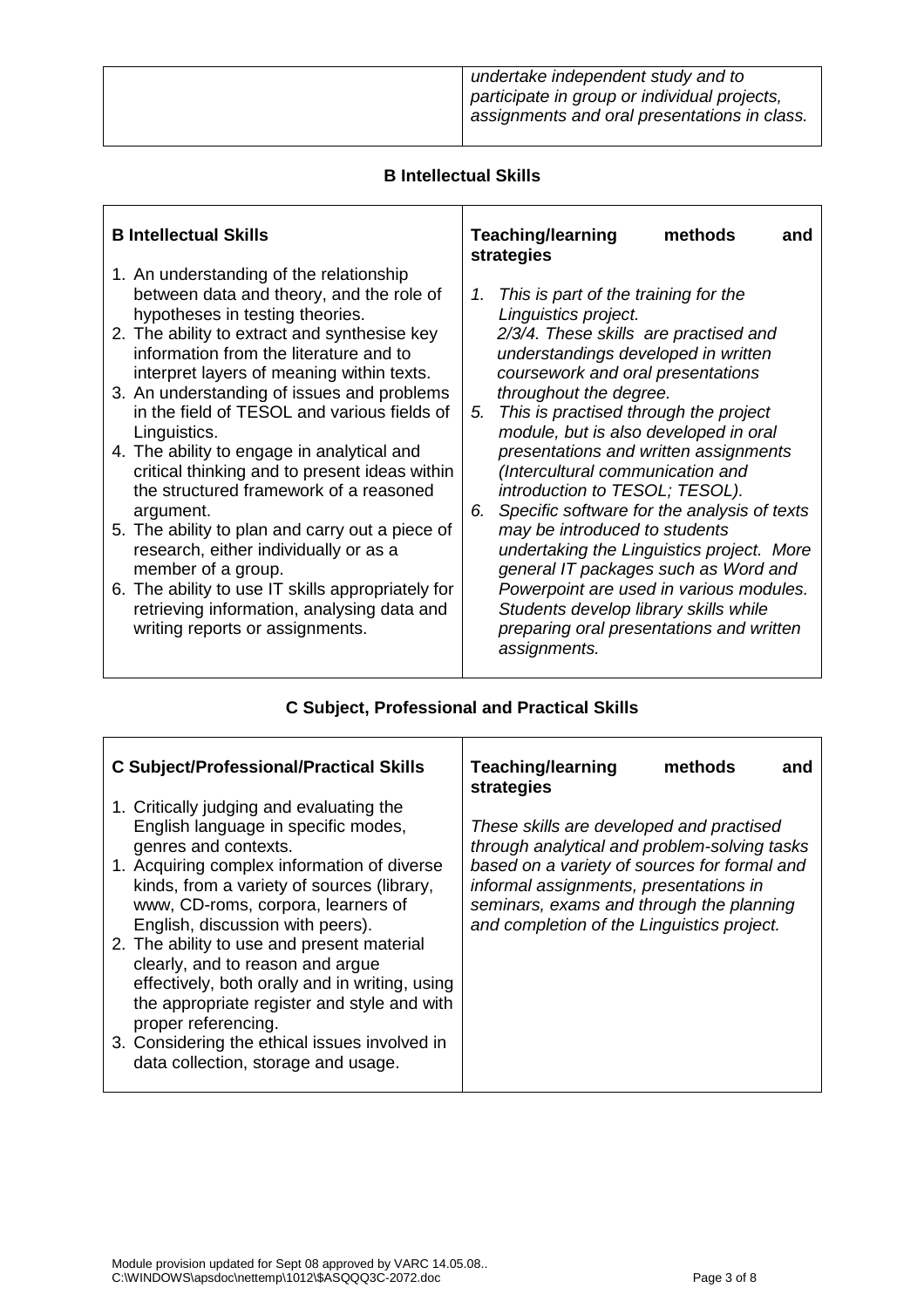| 2. The ability to work autonomously under<br>Skill 1 is practised by independent reading,<br>discussions in seminars and the preparation<br>pressure and to meet deadlines.<br>3. The ability to work co-operatively as a<br>of coursework assignments. Skill 2 will be<br>fostered by the requirement to manage and<br>constructive team member.<br>progress coursework assignments and to<br>4. The ability to make competent use of a<br>submit them on time. Skill 3 will be<br>range of information and communications<br>technology for gathering and managing<br>developed through teamwork in joint oral<br>information.<br>presentations for seminars (Intercultural<br>communication and introduction to TESOL).<br>Skill 4 will be developed by the requirement<br>to research assignments using Web-based<br>and other electronic resources, and to submit<br>all written coursework in word-processed<br>format. | D Transferable skills and other attributes<br>1. Thinking and judging independently. | <b>Teaching/learning</b><br>methods<br>and<br>strategies |
|-------------------------------------------------------------------------------------------------------------------------------------------------------------------------------------------------------------------------------------------------------------------------------------------------------------------------------------------------------------------------------------------------------------------------------------------------------------------------------------------------------------------------------------------------------------------------------------------------------------------------------------------------------------------------------------------------------------------------------------------------------------------------------------------------------------------------------------------------------------------------------------------------------------------------------|--------------------------------------------------------------------------------------|----------------------------------------------------------|
|                                                                                                                                                                                                                                                                                                                                                                                                                                                                                                                                                                                                                                                                                                                                                                                                                                                                                                                               |                                                                                      |                                                          |

## **Section 4: Programme structure**

#### **Level 1**

UPNQ43-30-1 Introduction to texts UPNQ3Q-30-1 English in the modern world UPLQ46-30-1 English Language and Culture 1 (for non-native speakers of English only)

#### **Level 2**

UPNQ75-30-2 Words in context: lexicology, styles and genres UPLQ78-30-2 Intercultural communication and introduction to TESOL UPLQ7G-30-2 English Language and Culture 2 (for non-native speakers of English only)

#### **Level 3 (two out of four)**

UPNQ9P-30-3 Critical Text Analysis UPNQ9N-30-3 Cultural History of the English Language UPLQ9L-30-3 TESOL UPNQ9R-30-3 English Language Project UPNQ9S-30-3 Language in Use: Personal and Social Identity UPNQ9H-30-3 Language and the Comic UPNQ9T-30-3 The Other Languages of Bristol: Sociolinguistics, Language Contact and **Bilingualism** UPNQ9V-30-3 Creative Writing and the Self UPNQ9W-30-3 Gender, (Im)politeness and power in Language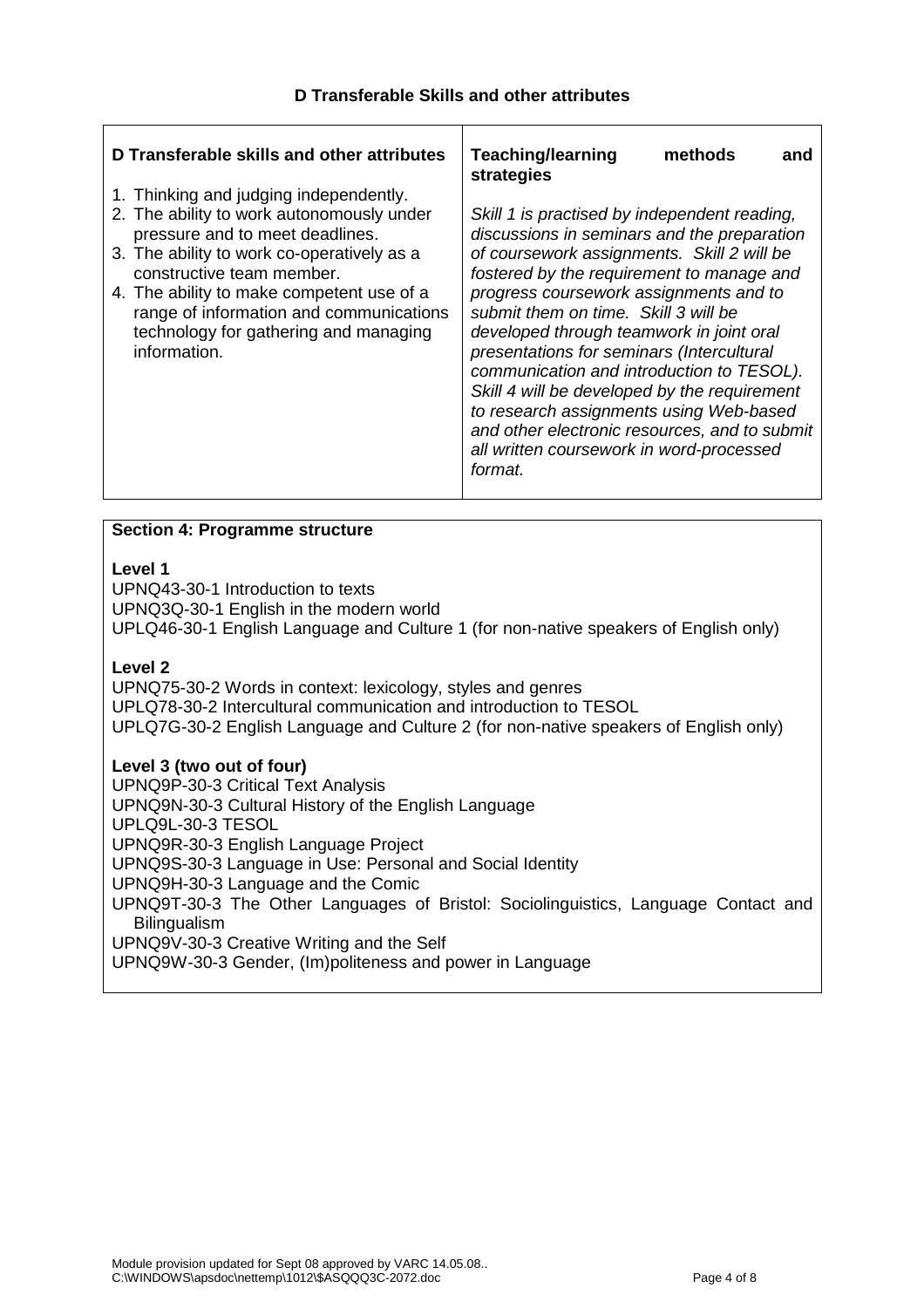| <b>ENTR</b><br>Y<br>↓ | level <sup>1</sup> | <b>Compulsory modules</b><br><b>UPNQ3Q-30-1</b><br>$\bullet$<br>English in the<br>Modern World<br>UPNQ43-30-1<br>$\bullet$<br>Introduction to Texts<br><b>Core modules</b><br>n/a                                                         | <b>Optional modules</b><br>Non-native speakers of<br>English only may<br>choose to take the<br>following option and<br>UPNQ43-30-1:<br>UPLQ46-30-1 English<br>$\bullet$<br>Language and<br>Culture 1 | <b>Interim Awards:</b><br>Cert.HE English<br>Language and<br>• Credit requirements<br>120 (inc. 60 in other<br>HA, min. 100 at level<br>1 or above)<br>Other requirements:<br>$\bullet$         |
|-----------------------|--------------------|-------------------------------------------------------------------------------------------------------------------------------------------------------------------------------------------------------------------------------------------|------------------------------------------------------------------------------------------------------------------------------------------------------------------------------------------------------|-------------------------------------------------------------------------------------------------------------------------------------------------------------------------------------------------|
|                       |                    | <b>Compulsory modules</b>                                                                                                                                                                                                                 | <b>Optional modules</b>                                                                                                                                                                              | <b>Interim Awards:</b>                                                                                                                                                                          |
|                       | level <sub>2</sub> | <b>UPNQ75-30-2</b><br>$\bullet$<br><b>Words in Context:</b><br>Lexicology, Styles<br>and Genres<br><b>UPLQ78-30-2</b><br>$\bullet$<br>Intercultural<br>Communication and<br>Introduction to<br><b>TESOL</b><br><b>Core modules</b><br>n/a | Non-native speakers of<br>English only may<br>choose to take the<br>following option with<br>either UPNQ75-30-2 OR<br>UPLQ78-30-2:<br>• UPLQ7G-30-2<br>English Language<br>and Culture 2             | Dip.HE English<br>Language and<br>Credit requirements<br>240 (inc. 120 in<br>other HA, min. 100 at<br>level 2 or above,<br>min. 120 at level 1 or<br>above)<br>Other requirements:<br>$\bullet$ |
|                       | Year<br>out        | Use this space to describe optional/compulsory year abroad/placement/clinical<br>placement<br>N/A                                                                                                                                         |                                                                                                                                                                                                      |                                                                                                                                                                                                 |
|                       | level <sub>3</sub> | <b>Compulsory modules</b><br>N/A                                                                                                                                                                                                          | <b>Optional modules</b><br>TWO from:<br>• UPLQ9L-30-3 TESOL<br>· UPNQ9R-30-3<br>English                                                                                                              | <b>Prerequisite</b><br>requirements<br>Minimum credit /<br>module<br>requirements<br>Pre-requisites :<br>$\bullet$<br>None.<br>Other: None.                                                     |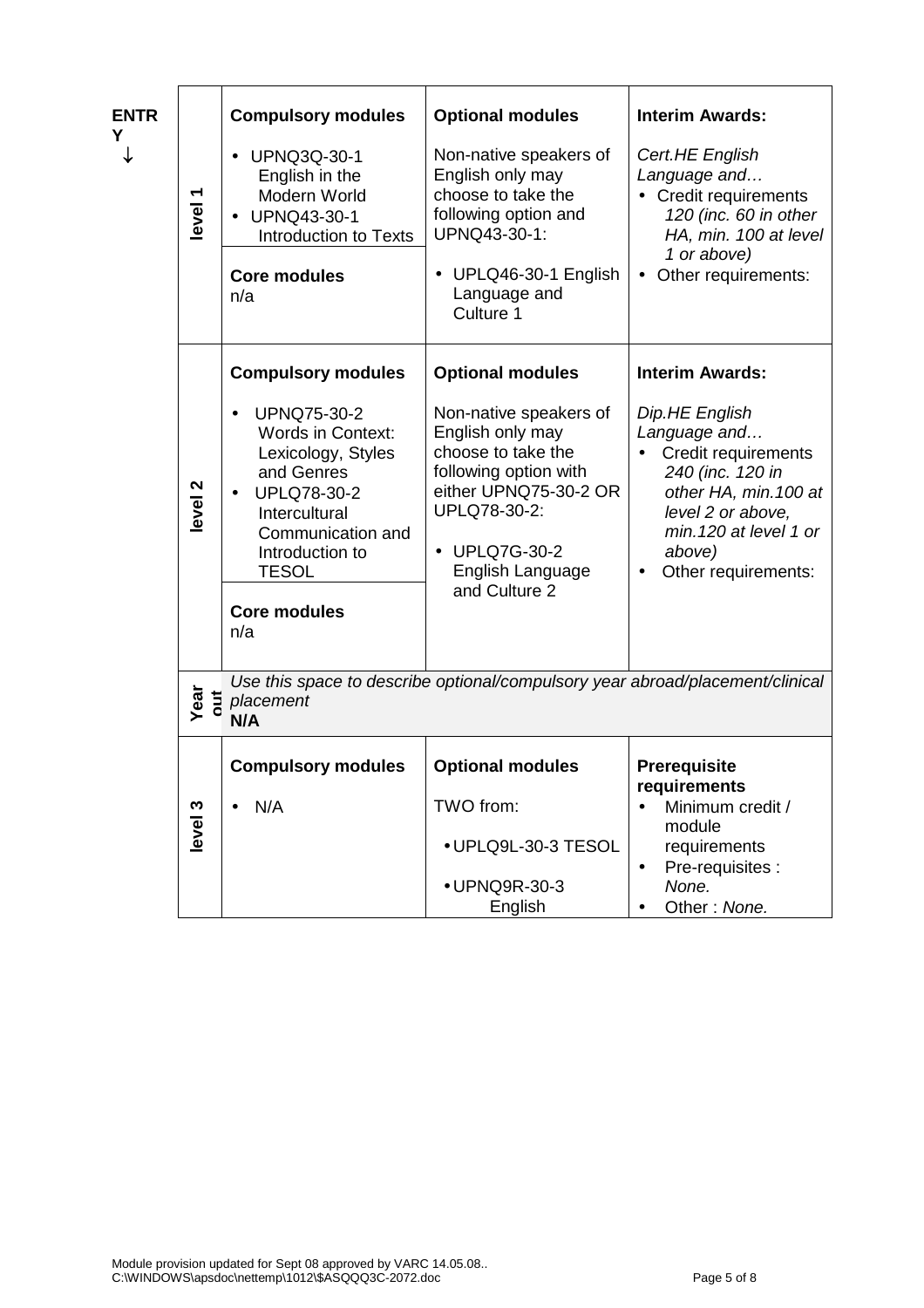|                     | Language                       |                                       |
|---------------------|--------------------------------|---------------------------------------|
| <b>Core modules</b> | Project                        | Awards:                               |
|                     |                                | Target/highest<br>$\bullet$           |
| N/A                 | • UPNQ9P-30-3 Critical         | <b>BA (Hons) English</b><br>$\bullet$ |
|                     | <b>Text Analysis</b>           | Language and                          |
|                     |                                | Default title<br>$\bullet$            |
|                     | • UPNQ9N-30-3                  | <b>BA English</b>                     |
|                     | <b>Cultural History</b>        | Language                              |
|                     | of the English                 | <b>Credit requirements</b>            |
|                     | Language                       | BA (Hons) 360 (inc. 180               |
|                     |                                | in other HA, min. 100 at              |
|                     | • UPNQ9S-30-3                  | level 3 or above, min.                |
|                     | Language in                    | 100 at level 2 or above,              |
|                     | Use: Personal                  | min. 140 at level 1 or                |
|                     | and Social                     | above); BA 300 (inc.                  |
|                     | <b>Identity</b>                | 150 in other HA, min. 60              |
|                     |                                | at level 3 or above, min.             |
|                     | • UPNQ9H-30-3                  | 100 at level 2 or above,              |
|                     | Language and<br>the Comic      | min. 120 at level 1 or                |
|                     |                                | above)                                |
|                     |                                |                                       |
|                     | • UPNQ9T-30-3 The<br>Other     |                                       |
|                     |                                |                                       |
|                     | Languages of<br><b>Bristol</b> |                                       |
|                     |                                |                                       |
|                     |                                |                                       |

# $\rightarrow$  GRADUATION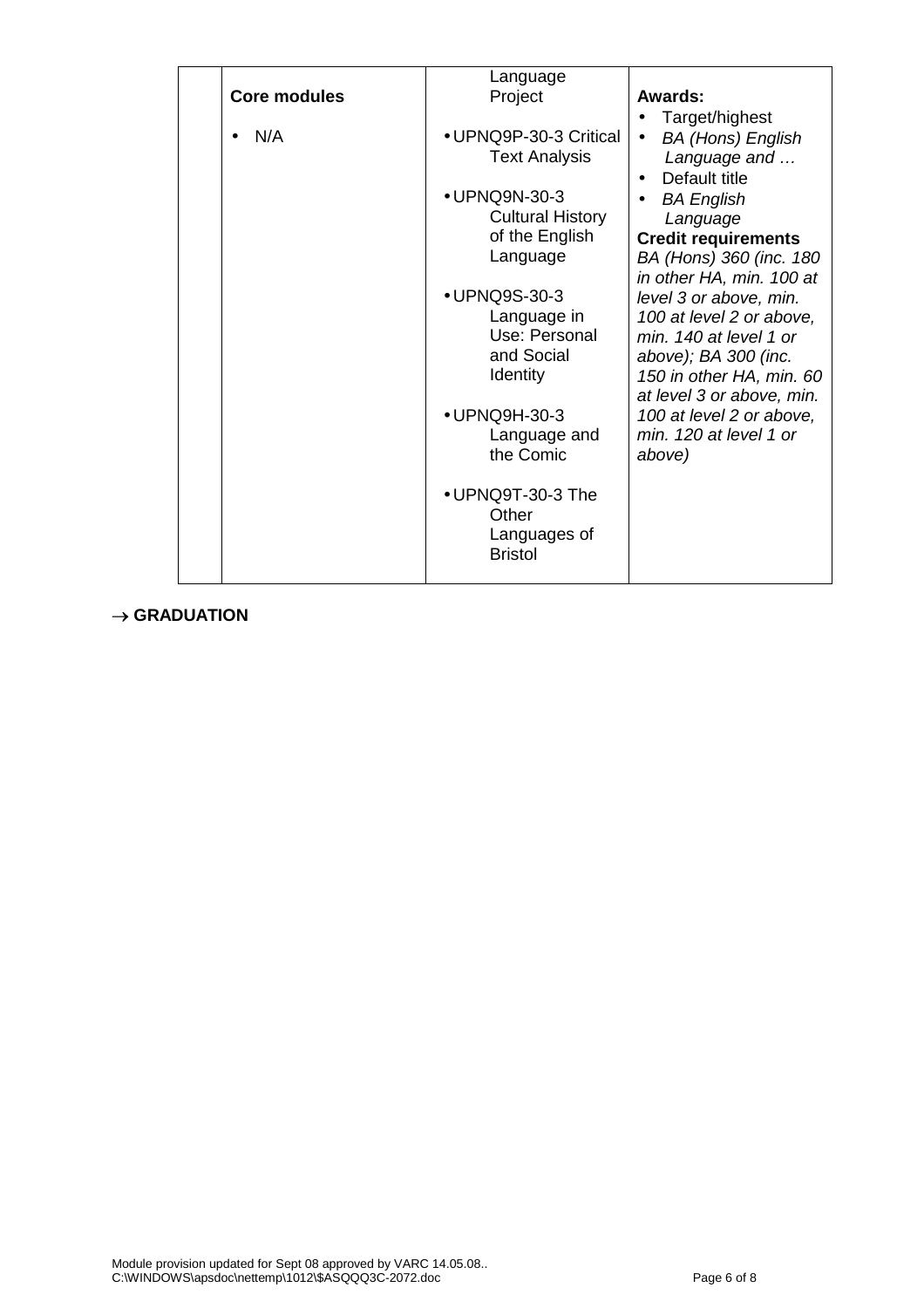## **Section 5: Entry requirements**

The basic minimum entry requirements are given below.

- GCE or VCE (Vocational Certificate of Education) 6-unit A-level at grade E or above in two subjects with grade C or above in three GCSE subjects
- GCE or VCE 6-unit A-level at grade E or above in three subjects with grade C or above in one GCSE subject (Two 3-unit AS qualifications will be considered equivalent to one 6-unit award, providing you have a minimum of two 6-unit awards or one 12-unit award.)
- The 12-unit VCE double award
- A National Certificate or Diploma
- Pass in an appropriate Access or Foundation course
- Advanced General National Vocational Qualification (AGNVQ)
- Advanced General Scottish Vocational Qualification (AGSVQ).
- The International Baccalaureate
- The European Baccalaureate
- The Irish Leaving Certificate with C or above in two subjects at Higher level and three at Ordinary level
- The Scottish Certificate of Education, with grade C or above in three subjects at Higher, and grade 3 or above in two subjects at Standard grade or Intermediate 2.
- National Vocational Qualifications or Scottish Vocational Qualifications Level 111
- Other European and International qualifications which the University considers to be equivalent to the above
- Evidence which demonstrates to the University that a person can benefit from study at the appropriate level.

**English Language requirements**: All students must have a recognised English Language qualification of at least GCSE grade C or equivalent standard. If English is not their first language, test results such as IELTS 6.0, TOEFL 570 or 230 if computer test, NEAB or Cambridge Proficiency grade C or equivalent will be acceptable.

# **Section 6: Assessment Regulations**

a) **MAR** Yes

- b) **Approved MAR variant (insert variant)**
- c) **Non MAR**

## **Section 7: Student learning: distinctive features and support**

- 2 hours per week contact throughout in all taught modules
- Independent learning through web-based exercises
- Teaching predominantly in seminar groups not exceeding 20 in number
- Regular setting of rand feedback on formal and informal assignments

## **Section 8 Reference points/benchmarks**

- Subject benchmarks : QAA Benchmark statements for Languages and related studies (2002) and for Linguistics (2002)
- SEEC Credit Level Descriptors 2001
- UWE teaching and learning and assessment policies
- PCEP: Approval of New Programmes & Award Routes: Guidance Notes on Documentation to be Submitted (2001-02) (September 2001)